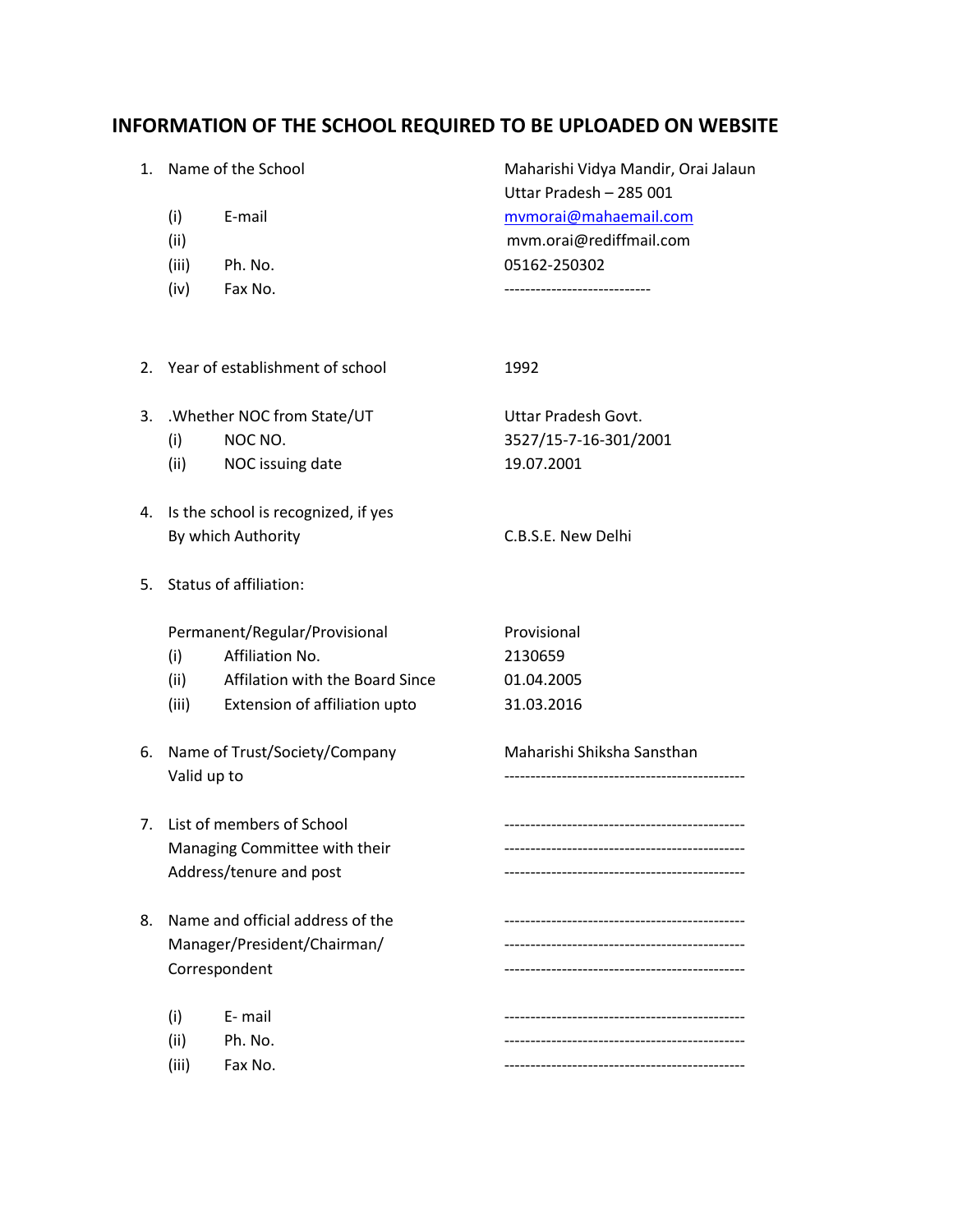### 9. Area of school campus

| (i)   | In Acres                     | 2.5 Acres       |
|-------|------------------------------|-----------------|
| (ii)  | In sq. mtrs.                 | 9961.5 sq. mt.r |
| (iii) | Built up area (sq.mts)       | 3483 sq. mtr.   |
| (iv)  | Area of playground in sq.mtr | 6488 sq. mtr.   |

# (v) Others Facilites (i) Swimming Pool No (ii) Indoor games Yes (iii) Dance Rooms Yes (iv) Gymnasium No (v) Music Rooms Yes (vi) Hostels No (vii) Health and Medical Yes Check up

#### 10. Details of fee structure

| 11. Transport Facility |       |                               | Yes                          |
|------------------------|-------|-------------------------------|------------------------------|
|                        | (i)   | Own Buses                     | 20                           |
|                        | (ii)  | Buses hired on contract basis | 01                           |
|                        | (iii) | Details of transport charges  | 400,450,500,550,650,750 p.m. |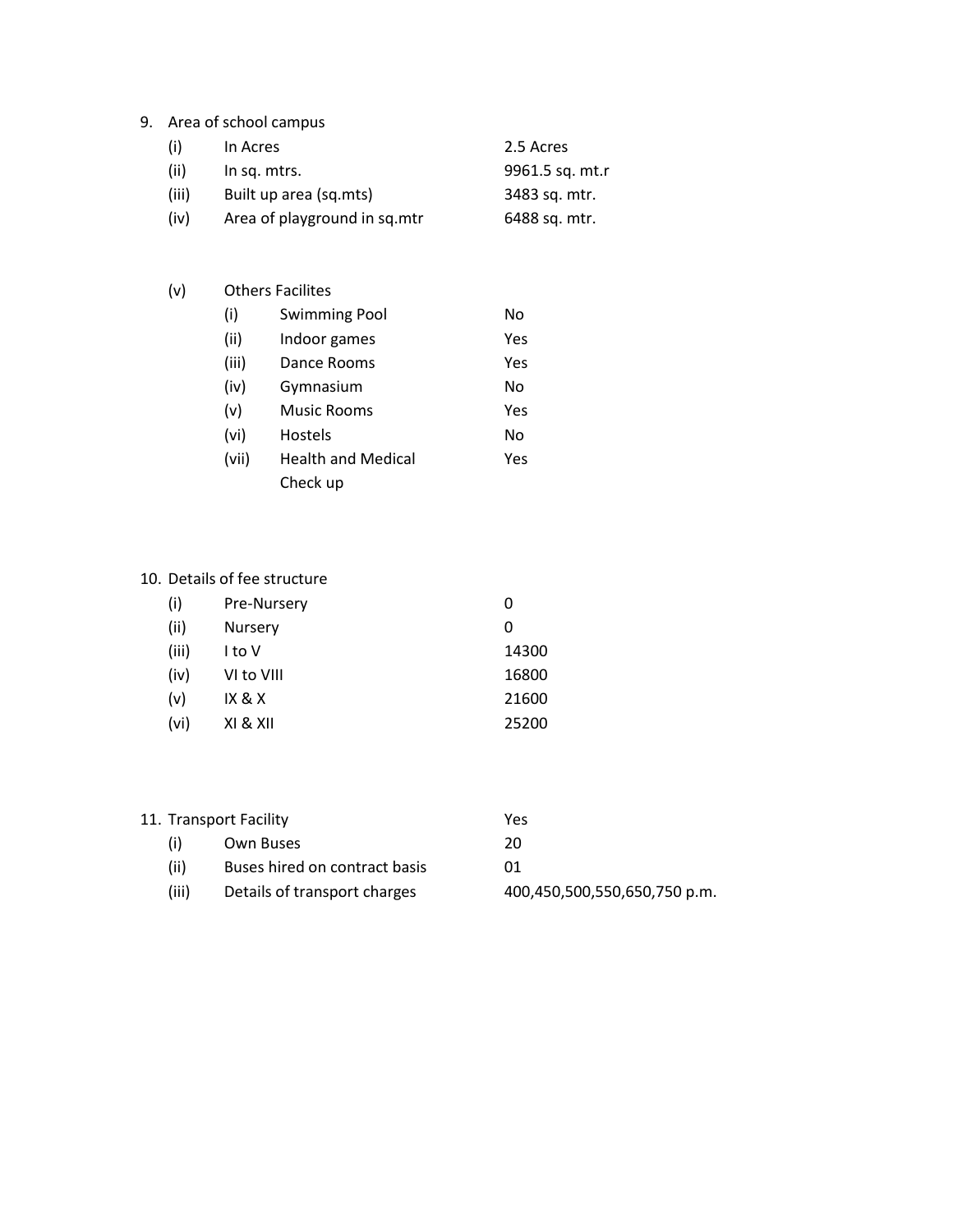12. Particulars of teaching staff ( to be updated time to time)

| <b>Name</b>                 | <b>Designation</b>    | Date of<br><b>Birth</b> | Date of<br>appointment | Trained/<br><b>Un-trained</b> | <b>Probation</b><br><b>Confirmed</b> | <b>Adhoc</b> /Part<br>time |
|-----------------------------|-----------------------|-------------------------|------------------------|-------------------------------|--------------------------------------|----------------------------|
|                             |                       |                         |                        |                               |                                      |                            |
| AJAY KUMAR KATIYAR          | <b>PGT</b>            | 01/02/1969              | 01/07/1993             | <b>TRAINED</b>                | <b>CONFIRMED</b>                     | $---$                      |
| ASHOK KUMAR SRIVASTAVA      | PGT                   | 10/06/1955              | 01/07/2010             | <b>TRAINED</b>                | <b>CONFIRMED</b>                     | ----                       |
| <b>GAYA PRASAD RATHAUR</b>  | PGT                   | 04/09/1965              | 11/01/1994             | <b>TRAINED</b>                | <b>CONFIRMED</b>                     | ----                       |
| <b>JAGMOHAN VERMA</b>       | PGT                   | 20/08/1965              | 01/07/1994             | <b>TRAINED</b>                | <b>CONFIRMED</b>                     | ----                       |
| RAJESH KUMAR SRIVASTAVA     | <b>PGT</b>            | 15/07/1975              | 14/08/2012             | <b>TRAINED</b>                | <b>PROBATION</b>                     | ----                       |
| <b>SANDEEP SHARMA</b>       | <b>PGT</b>            | 06/01/1981              | 01/08/2009             | <b>TRAINED</b>                | <b>CONFIRMED</b>                     | $---$                      |
| MAHENDRA SINGH PATEL        | ART<br><b>TEACHER</b> | 30/06/1975              | 01/07/2014             | TRAINED                       | <b>CONFIRMED</b>                     | ----                       |
| SUMIT KUMAR SRIVASTAVA      | PGT                   | 10/12/1983              | 02/07/2012             | <b>TRAINED</b>                | <b>CONFIRMED</b>                     | ----                       |
| <b>AMIT KUMAR SINGH</b>     | <b>TGT</b>            | 25/02/1987              | 01/07/2013             | <b>TRAINED</b>                | <b>CONFIRMED</b>                     | ----                       |
| <b>ANITA VERMA</b>          | <b>TGT</b>            | 15/12/1975              | 01/07/1997             | <b>TRAINED</b>                | <b>CONFIRMED</b>                     | $---$                      |
| <b>DANVIR SINGH</b>         | <b>TGT</b>            | 06/05/1985              | 01/07/2013             | <b>TRAINED</b>                | <b>CONFIRMED</b>                     | ----                       |
| <b>KIRAN SAXENA</b>         | <b>TGT</b>            | 05/01/1968              | 01/07/2000             | <b>TRAINED</b>                | <b>CONFIRMED</b>                     | $---$                      |
| RAJNI SRIVASTAVA            | <b>TGT</b>            | 28/04/1968              | 07/01/1994             | <b>TRAINED</b>                | <b>CONFIRMED</b>                     | ----                       |
| SANJAY KUMAR SRIVASTAVA     | <b>TGT</b>            | 01/07/1968              | 01/07/2001             | <b>TRAINED</b>                | <b>CONFIRMED</b>                     | ----                       |
| <b>SARVANAND SINGH</b>      | <b>TGT</b>            | 15/08/1961              | 22/08/1992             | <b>TRAINED</b>                | <b>CONFIRMED</b>                     | $-----$                    |
| SHRIKANT SRIVASTAVA         | <b>TGT</b>            | 01/07/1972              | 11/11/2002             | <b>TRAINED</b>                | <b>CONFIRMED</b>                     | ----                       |
| SITA SHARAN RAJPUT          | <b>TGT</b>            | 08/04/1971              | 11/08/1999             | <b>TRAINED</b>                | <b>CONFIRMED</b>                     | ----                       |
| <b>VIJAY SINGH KUSHWAHA</b> | <b>TGT</b>            | 30/06/1966              | 10/01/2005             | <b>TRAINED</b>                | <b>CONFIRMED</b>                     | ----                       |
| ANIL KUMAR GUPTA            | <b>PRT</b>            | 08/06/1972              | 01/09/1996             | <b>TRAINED</b>                | <b>CONFIRMED</b>                     | ----                       |
| ANURADHA VISHNOI            | PRT                   | 04/06/1970              | 01/07/2010             | <b>TRAINED</b>                | CONFIRMED                            | ----                       |
| POOJA TIWARI                | <b>PRT</b>            |                         | 25/06/2014             | <b>TRAINED</b>                | <b>CONFIRMED</b>                     | $---$                      |
|                             |                       |                         |                        |                               |                                      |                            |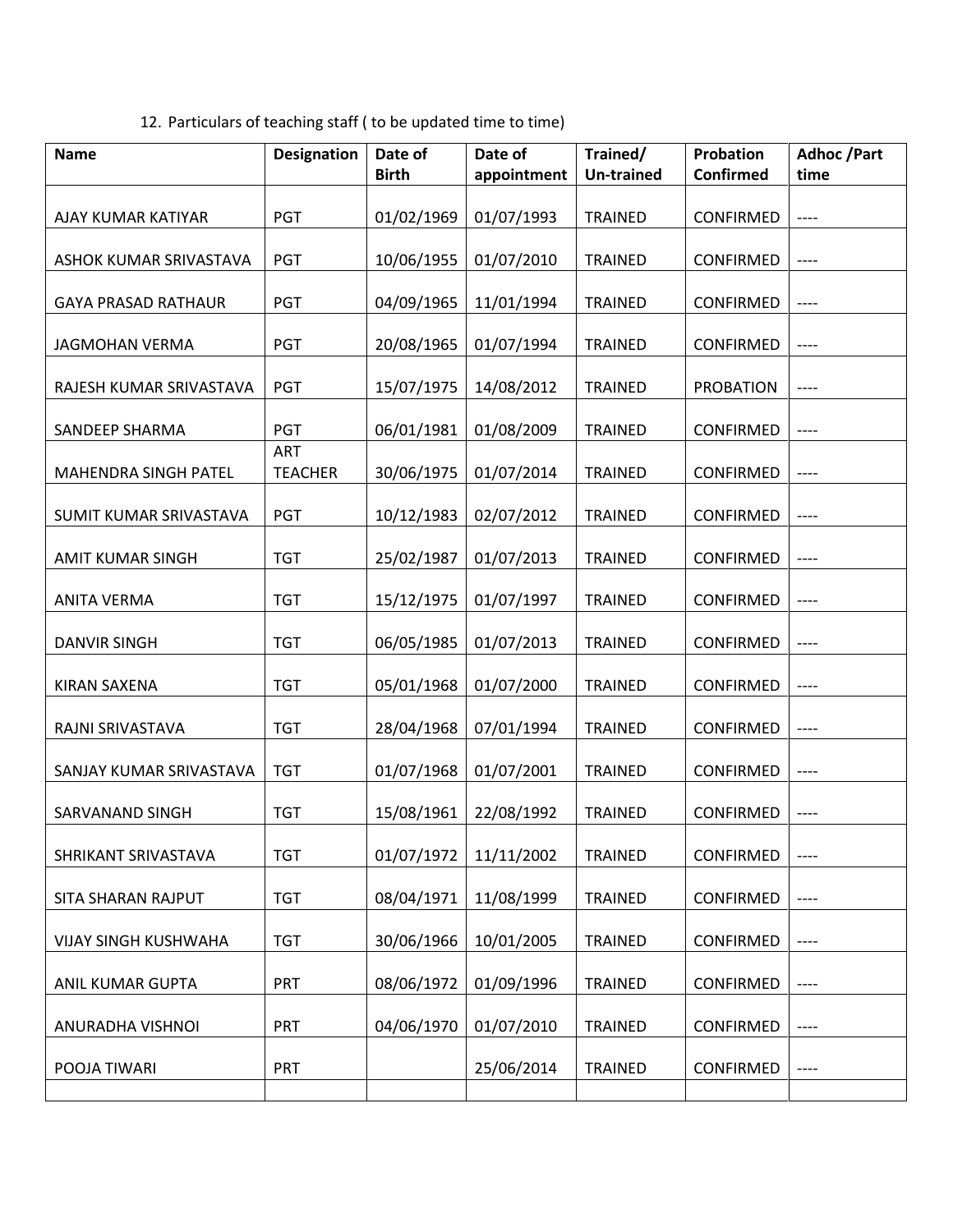| NEETU VISHWAKARMA     | PRT        | 07/07/1984 | 02/07/2012 | <b>TRAINED</b> | <b>CONFIRMED</b> | ----                     |
|-----------------------|------------|------------|------------|----------------|------------------|--------------------------|
| PUSHPA DEVI           | PRT        | 10/02/1969 | 01/07/2000 | <b>TRAINED</b> | CONFIRMED        | $\overline{\phantom{a}}$ |
| <b>RADHA GUPTA</b>    | PRT        | 03/04/1983 | 01/07/2010 | <b>TRAINED</b> | CONFIRMED        | $---$                    |
| RAVIKANT TRIPATHI     | PRT        | 27/03/1981 | 12/07/2010 | <b>TRAINED</b> | CONFIRMED        | $-----$                  |
| RESHU SINGH CHAUHAN   | PRT        | 25/03/1986 | 02/07/2012 | <b>TRAINED</b> | <b>CONFIRMED</b> | $---$                    |
| SHAILJA SRIVASTAVA    | PRT        | 15/03/1987 | 02/07/2012 | <b>TRAINED</b> | <b>CONFIRMED</b> | $---$                    |
| SHASHI NIGOTIYA       | PRT        | 12/01/1970 | 01/07/2009 | <b>TRAINED</b> | CONFIRMED        | $---$                    |
| <b>SUNITA DEVI</b>    | PRT        | 03/05/1965 | 15/03/1993 | <b>TRAINED</b> | CONFIRMED        | $---$                    |
| <b>VIJAY PANDEY</b>   | PRT        | 06/04/1976 | 28/07/2012 | <b>TRAINED</b> | <b>PROBATION</b> | $---$                    |
| POOJA THAKUR          | PRT        |            | 01/07/2013 | <b>TRAINED</b> | <b>PROBATION</b> | ----                     |
| <b>SHARAD KUMAR</b>   | PTI        | 12/07/1983 | 02/07/2012 | <b>TRAINED</b> | CONFIRMED        | $---$                    |
| ANIL KUMAR BHATNAGAR  | LIBRARIAN  | 08/05/1959 | 17/08/1994 | <b>TRAINED</b> | CONFIRMED        | $---$                    |
| AJIT KUMAR YADAV      | <b>TGT</b> |            | 11/06/2012 | <b>TRAINED</b> | <b>CONFIRMED</b> |                          |
| PRIYA MITTAL          | <b>PGT</b> |            | 16/01/2014 | <b>TRAINED</b> |                  |                          |
| RANNI SRIVASTAVA      | <b>TGT</b> |            | 01/07/1994 | <b>TRAINED</b> | CONFIRMED        |                          |
| SANDHYA CHATURVEDI    | PRT        |            | 01/07/2013 | <b>TRAINED</b> | CONFIRMED        |                          |
| <b>SWATI SACHAN</b>   | <b>PGT</b> |            | 25/06/2014 | <b>TRAINED</b> | CONFIRMED        |                          |
| <b>VIJEETA HOUSLA</b> | PRT        |            | 25/06/2014 | <b>TRAINED</b> | <b>CONFIRMED</b> |                          |

13. Detils of salary teaching staff & non teaching staff

| Designation      | Scale pay | Grade pay | % of D.A. | <b>HRA</b> | EPF          |
|------------------|-----------|-----------|-----------|------------|--------------|
| PGT/TGT/PRT/etc. |           |           |           |            | Contribution |
| PGT              | 6500      |           | 165%      |            | 1800         |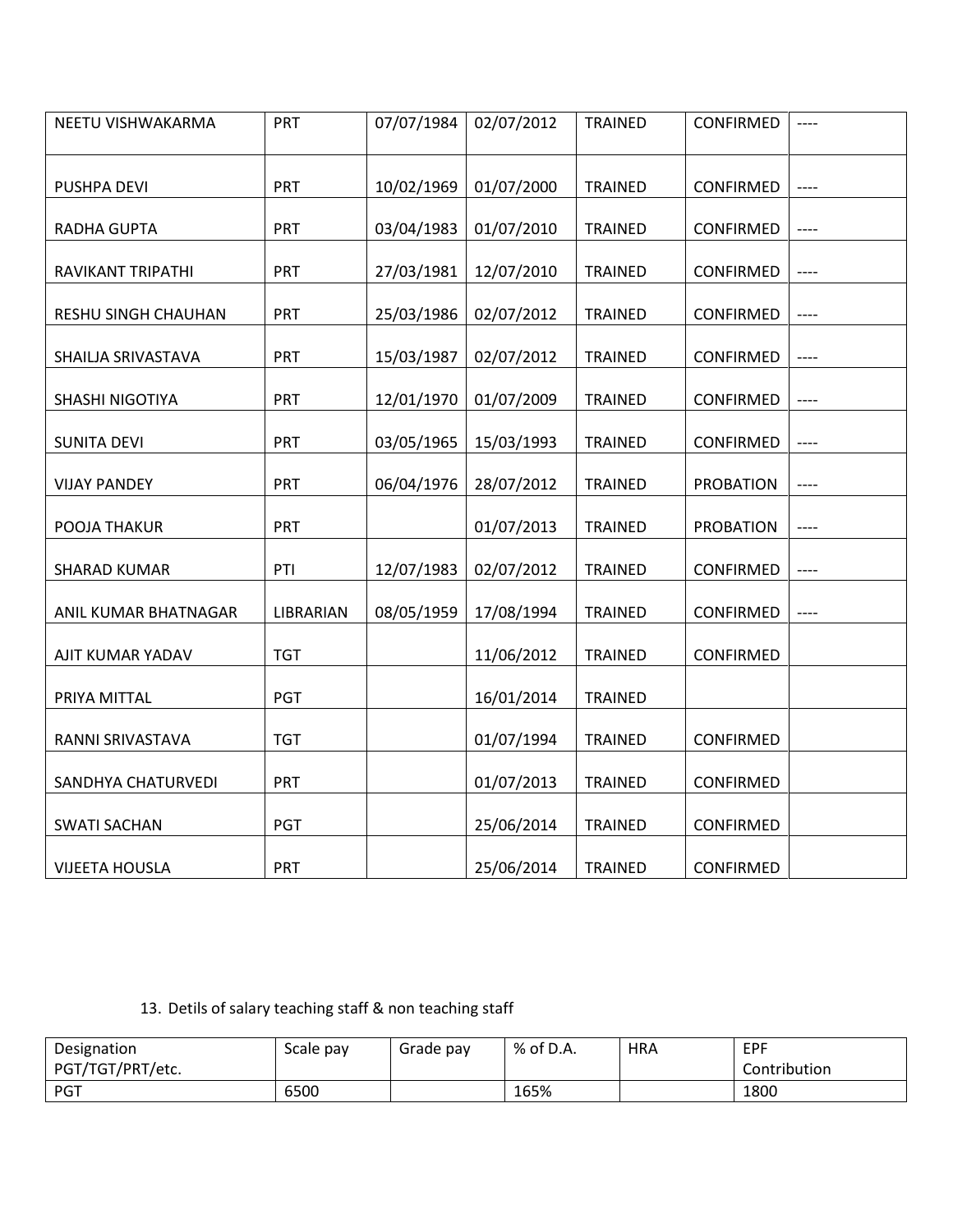| <b>TGT</b>            | 5500 | 165% | 1800 |
|-----------------------|------|------|------|
| <b>PRT</b>            | 4500 | 165% | 1800 |
| <b>LIBRARIAN</b>      | 4000 | 165% | 1800 |
| PTI                   | 4500 | 165% | 1800 |
| <b>ADMIN. OFFICER</b> | 6500 | 100% | 1800 |
| <b>HEAD CLERK</b>     | 4500 | 165% | 12%  |
| <b>UDC</b>            | 4000 | 165% | 12%  |
| <b>LDC</b>            | 3050 | 165% | 12%  |
| LAB ASST.             | 3050 | 165% | 12%  |
| <b>PEON</b>           | 2550 | 165% | 12%  |
| <b>DRIVER</b>         | 3050 | 165% | 12%  |

- 14- Mode of Payment of salary
	- **(i)** Name of the Bank through which salary drawing- **Allahabad U.P. Gramin Bank Ram**

| (ii)<br>(iii)<br>(iv) | Through Single cheque transfer advice<br>Individual cheque<br>Cash | Nagar Orai (Jalaun) U.P.285001<br>Single cheque<br>No<br>No. |
|-----------------------|--------------------------------------------------------------------|--------------------------------------------------------------|
|                       | 14. Library Facilities                                             |                                                              |
| (i)                   | Size of the Library in sq. feet                                    | 7.39 x 7.15 mtr                                              |
| (ii)                  | No. of Periodicals                                                 | 8                                                            |
| (iii)                 | No. of Dailies                                                     | 4                                                            |
| (iv)                  | No. of Reference Books class wise                                  |                                                              |
| (v)                   | No. Of Magazine                                                    | 5                                                            |
| (vi)                  | <b>Others</b>                                                      |                                                              |
|                       | 15. Name of the Grievance/Redressal officer                        |                                                              |
|                       | With email, phone no, fax no                                       |                                                              |

16. Members of Sexual harassment committee

| S.NO. | <b>NAME</b>  | <b>POST</b>   | <b>POST</b>              | <b>TELEPHONE NO</b> |
|-------|--------------|---------------|--------------------------|---------------------|
| (1)   | SWATI SACHAN | PGT           | <b>PRESINING OFFICER</b> | 7897738999          |
| (11)  | ANITA VERMA  | TGT           | <b>MFMBFR</b>            | 8858212162          |
| (III) | SUNITA DEVI  | <b>PRT</b>    | <b>MFMBFR</b>            | 9451702559          |
| (IV)  | SUMAN SONI   | SOCIAL WORKER | <b>MFMBFR</b>            | 9451919660          |

17. Section wise enrolment of school for the Current session

| Class | Section | enrolment  |
|-------|---------|------------|
|       |         | <u>. </u>  |
|       |         | - -<br>ے ت |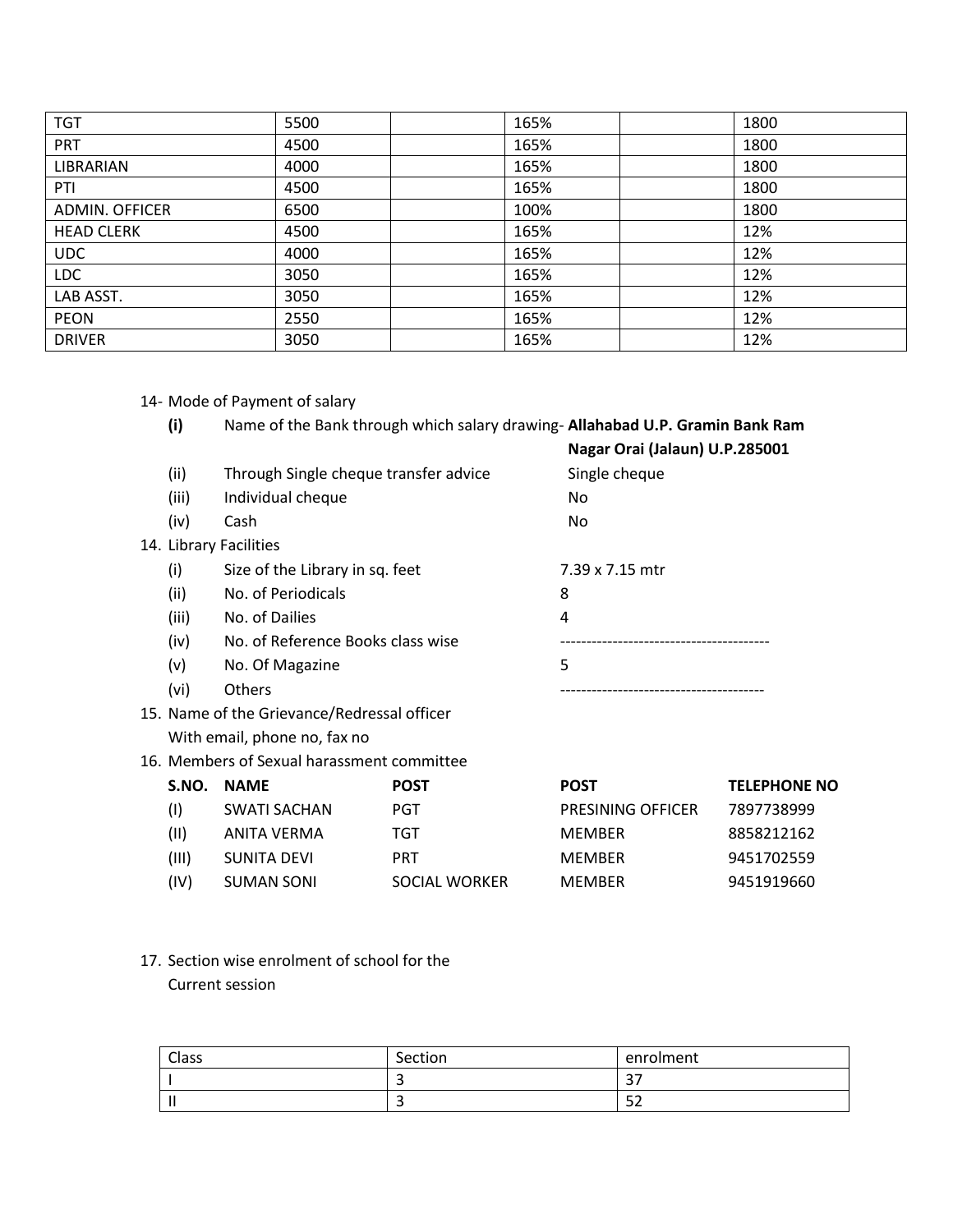| $\mathbf{III}$ | 3 | 72  |
|----------------|---|-----|
| IV             | 3 | 85  |
| $\mathsf{V}$   | 3 | 110 |
| VI             | 3 | 132 |
| VII            | 4 | 175 |
| VIII           | 3 | 143 |
| IX             | ר | 219 |
| X              |   | 245 |
| XI             | 4 | 163 |
| XII            | 4 | 187 |

| 18. Academic session period | trom- April |                | to | March   |
|-----------------------------|-------------|----------------|----|---------|
| 19. Vacation Period         |             | from- 16 May   | to | 30 June |
| 20. Admission Period        |             | from- 01 April | to | 15 July |

#### LIST OF SCHOOL MANAGEMENT COMMITTEE

- 1- Sh. Komal Chandra Srivastava Regional Director Maharishi Vidya Mandir Regional Office Avantika Phase II Naini Allahabad Uttarpredesh. Phone-0532-2694120
- 2- Arvind Narayan Singh Principal Maharishi Vidya Mandir Orai (Jalaun) U.P.

Phone-9415459733 3- Principal

Jawahar Navodiya Vidyalaya Kalpi Road Orai (Jalaun) U.P.

- 4- Gaya Prasad Rathaur PGT Maharish Vidya Mandir Orai (Jalaun) Phone-9794656787
- 5- Ajay Kumar Katiyar PGT Maharishi Vidya Mandir Orai (Jalaun) U.P. Mobile-9450295246